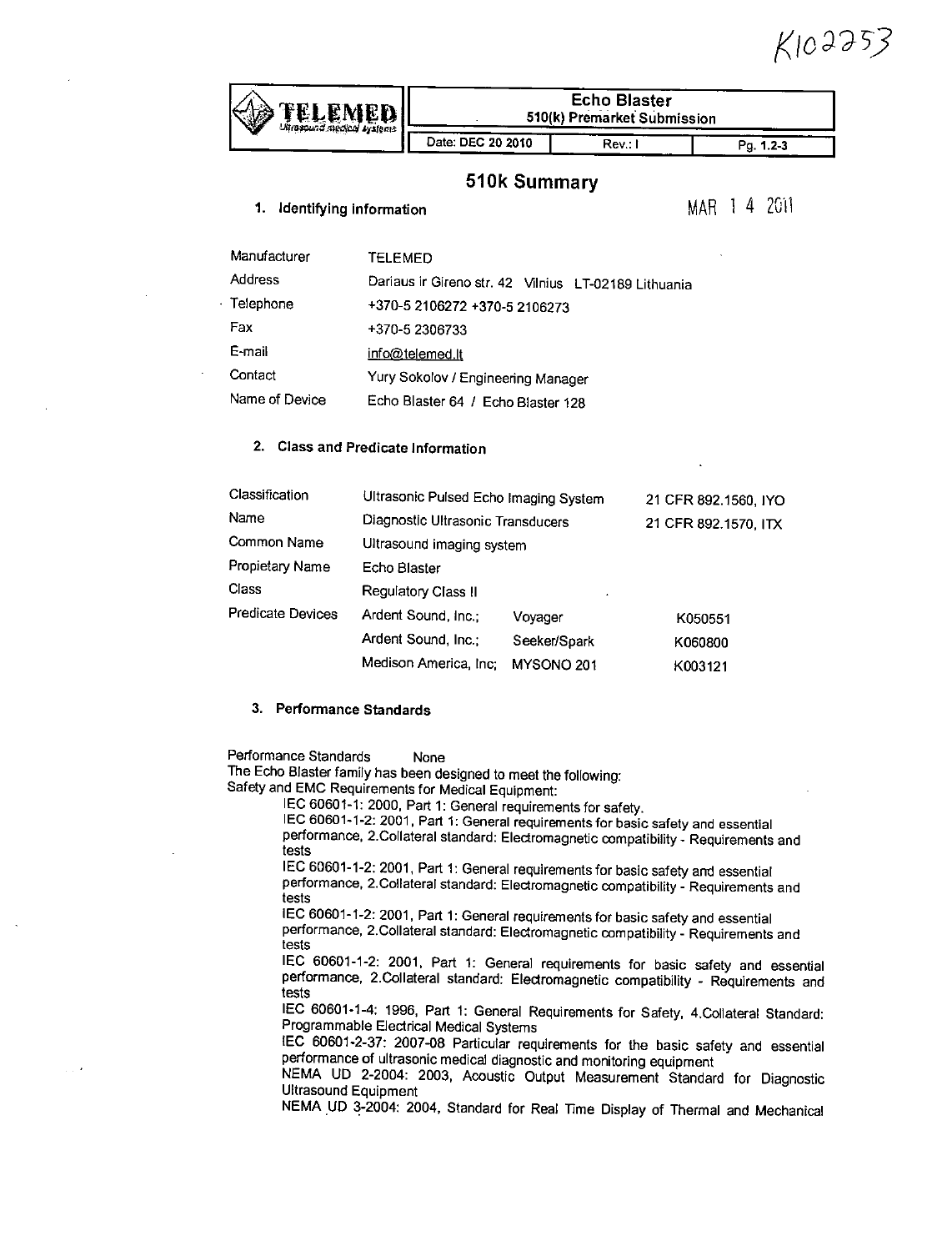| <b>TELEMED</b>   <br>第<br><b>Usessund medical systems</b> | <b>Echo Blaster</b><br>510(k) Premarket Submission |         |           |  |  |  |  |
|-----------------------------------------------------------|----------------------------------------------------|---------|-----------|--|--|--|--|
|                                                           | Date: DEC 20 2010                                  | Rev.: I | Po. 1.2-4 |  |  |  |  |

Acoustic Output Indices on Diagnostic Ultrasound Equipment . **AlUM MUS:** 2002, Medical Ultrasound Safety **150-10993-1.** Biological Evaluation of Medical Devices Part **1:** Evaluation and Testing, **2003 IS0-10993-5,** Biological Evaluation of Medical Devices Part **5:** Tests for in vitro cytotoxicity **,1999 ISO-10993-10,** Biological Evaluation of Medical Devices Part **10:** Tests for irritation and delayed-type hypersensitivity. 2002 **ISO-10993-11, Biological Evaluation of Medical Devices Part 11: Tests for systemic toxicity, 2006**<br>IEC 62304: 2006 Medical device software -- Software life cycle processes **ISO 14971: 2007 Medical devices -- Application of risk management to medical devices** 

Essential Requirements **of** Council directive **93/42/EEC** (Medical Device Directive)

The system's acoustic output is in accordance with ALARA principle (as low as reasonably achievable)

#### 4. Indication for Use

Echo Blaster **128 1** Echo Blaster 64 ultrasound imaging systems are intended to be used for applications in fetal, abdominal, pediatric, small organ (breast, thyroid and testicles), cephalic (neonatal and adult). musculoskeletal (conventional), musculoskeletal (superficial), cardiac adult and peripheral vessel (including imaging for needle guidance, see ch.1.3). It is possible to provide diagnostic information (B, B+M and M-mode imaging) outside of an imaging lab, including at the bedside systems, for navigated medical application, in operating rooms/critical care units.

| System             |               | Fetal*, Abdominal*, Pediatric*, Small Organ* (Breast, Thyroid,                                                                                                                        |                                                            |  |  |  |  |
|--------------------|---------------|---------------------------------------------------------------------------------------------------------------------------------------------------------------------------------------|------------------------------------------------------------|--|--|--|--|
| Echo Blaster 64    |               | Testicles), Neonatal Cephalic, Adult Cephalic, Musculo-skeletal*<br>(Conventional), Musculo-skeletal* (Superficial), Cardiac Adult*,<br>Peripheral vessel*                            |                                                            |  |  |  |  |
| <b>Transducers</b> | C3.5/60/64    | Fetal*, Abdominal*, Pediatric*                                                                                                                                                        |                                                            |  |  |  |  |
|                    | HL7.5/40/64   | Pediatric*, Small Organ* (Breast, Thyroid, Testicles), Neonatal<br>Cephalic, Adult Cephalic, Musculo-skeletal* (Conventional),<br>Musculo-skeletal* (Superficial), Peripheral vessel* |                                                            |  |  |  |  |
|                    | PV6.5/10/64   | Small Organ* (Breast, Thyroid, Testicles), Cardiac Adult*,<br>Peripheral vessel*                                                                                                      |                                                            |  |  |  |  |
| System             |               | Fetal*, Abdominal*, Pediatric*, Small Organ* (Breast, Thyroid,                                                                                                                        |                                                            |  |  |  |  |
| Echo Blaster 128   |               | Testicles), Neonatal Cephalic, Adult Cephalic, Musculo-skeletal*<br>(Conventional), Musculo-skeletal* (Superficial), Cardiac Adult*,<br>Peripheral vessel*                            |                                                            |  |  |  |  |
| <b>Transducers</b> | C3.5/60/128Z  | Fetal*, Abdominal*, Pediatric*                                                                                                                                                        |                                                            |  |  |  |  |
|                    | HL9.0/40/128Z | Pediatric*, Small Organ* (Breast, Thyroid, Testicles), Neonatal<br>Cephalic, Adult Cephalic, Musculo-skeletal* (Conventional),<br>Musculo-skeletal* (Superficial), Peripheral vessel* |                                                            |  |  |  |  |
|                    | PV6.5/10/128Z | Peripheral vessel*                                                                                                                                                                    | Small Organ* (Breast, Thyroid, Testicles), Cardiac Adult*, |  |  |  |  |
|                    | L5.0/80/128Z  | Musculo-skeletal*(Conventional), Musculo-skeletal* (Superficial)                                                                                                                      |                                                            |  |  |  |  |

'Including Imaging for needle guidance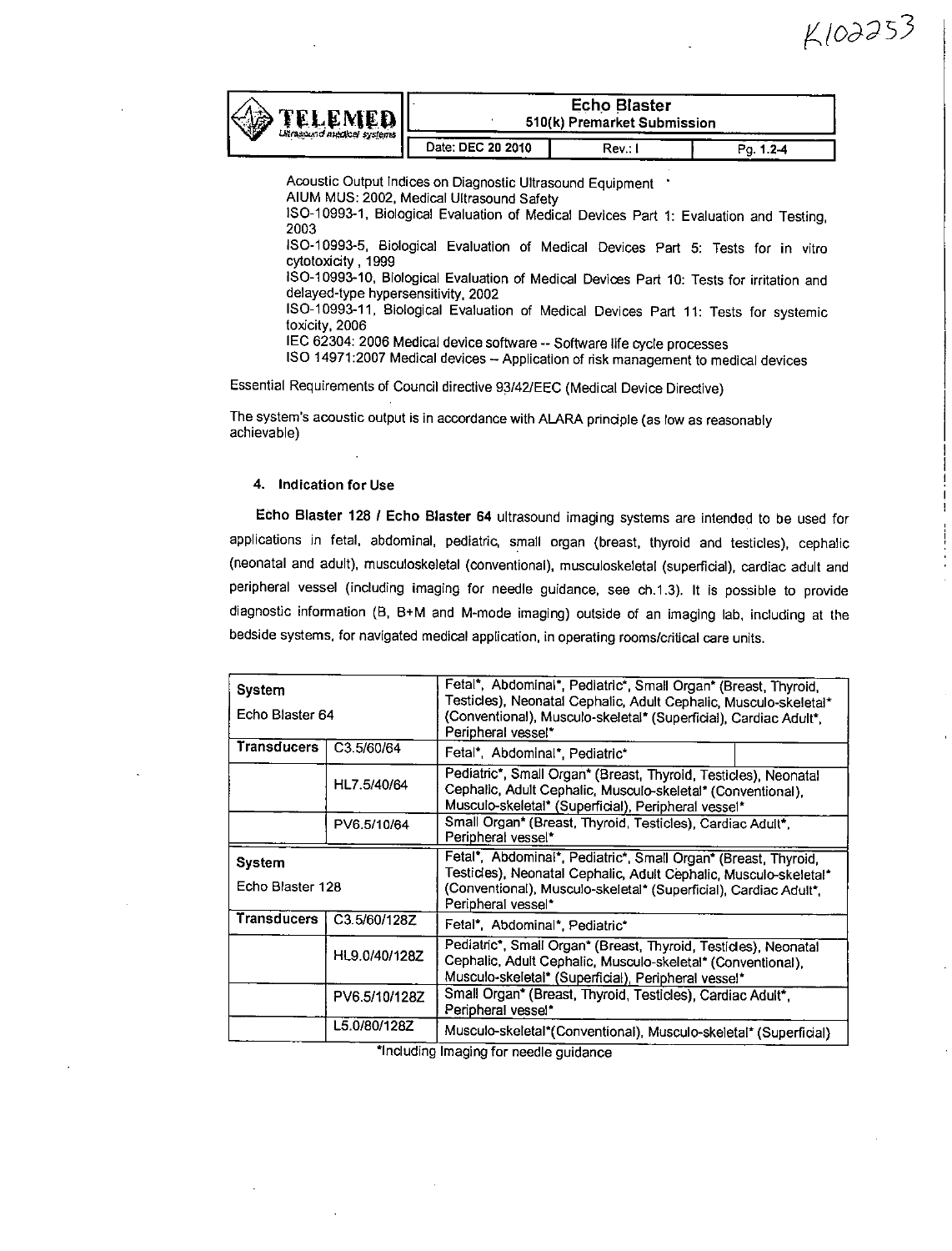

| <b>Echo Blaster</b>                       |  |  |  |  |  |  |  |
|-------------------------------------------|--|--|--|--|--|--|--|
| 510(k) Premarket Submission               |  |  |  |  |  |  |  |
| Date: DEC 20 2010<br>Rev.: I<br>Pa. 1.2-5 |  |  |  |  |  |  |  |

#### **5.** Device Description

Echo Blaster **128 1** Echo Blaster 64 systems are intended for the multipurpose ultrasound examinations, based on electronic linear and convex scanning.

Echo Blaster **128 1** Echo Blaster 64 system is a combination of proprietary hardware and software that has been designed for real-time imaging and is intended to be a basic diagnostic tool. The System is based on a modular and flexible architecture allowing for both mobile and stationary (installed) configurations. The system is designed for imaging with transducer ranges of 2 to **10** MHz.

The devices referenced in this submission represent a transportable, software-controlled, diagnostic ultrasound system with accessories. This submission does not include technology or control feature changes nor deviations from indications for use different from those demonstrated in previously cleared devices operating in ultrasound 8-Mode or M-Mode, indlusive of the predicate devices so claimed.

The Echo Blaster **1281** Echo Blaster 64 only contains the hardware and firmware, everything else (e.g. ultrasound software, database) is located on a standard **PC** that is connected to the Echo Blaster 128 **/** Echo Blaster 64 via **USB** 2.0. Minimum requirements are given for the **PC.** The probes are connected to the Echo Blaster **128 1** Echo Blaster 64. **All** Sonograms are saved on the **PC** and can there be evaluated, printed and archived. The Echo Wave software was especially designed for the Echo Blaster **128 1** Echo Blaster 64. Software able to reside in a Windows-based **PC.**

The Echo Blaster **128 /** Echo Blaster 64 can be used together with the appropriate probes for the entire ultrasound diagnostic (2MHz to 10MHz probes). Two probes can work simultaneously for Echo Blaster **128** 2Z modifications.

The devices included in this submission are as follows:

Echo Blaster **128** EXT-1Z ultrasound system utilizing as hardware and firmware an ultrasound engine contained in a small stand alone enclosure for connection to a host **PC** via a **USB** port:

Echo Blaster **128** iNT-1Z **/** INT-2Z ultrasound systems utilizing as hardware and firmware an ultrasound engine contained in a small enclosure for insertion to a host **PC** (to a drive bays).

**A** probe, 128 element convex array, at a central ultrasonic frequency of approximately 3.5MHz, model **C3.51601128Z.**

**A** probe, 128 element linear array at a central ultrasonic frequency of approximately **9** MHz, model HL9.O/40/128Z.

**A** probe, 128 element convex array at a central ultrasonic frequency of approximately **6.5** MHz, model PV&5I1101128Z.

**A** probe, **128** element convex array at a central ultrasonic frequency of approximately **6.5** MHz, model **L5/80/128Z.**

Echo Blaster 64 EXT-IT ultrasound system utilizing as hardware and firmware an ultrasound engine contained in a small stand alone enclosure for connection to a host **PC** via a **USB** port; **A** probe, 64 element convex array, at a central ultrasonic frequency of approximately **3.5** MHz,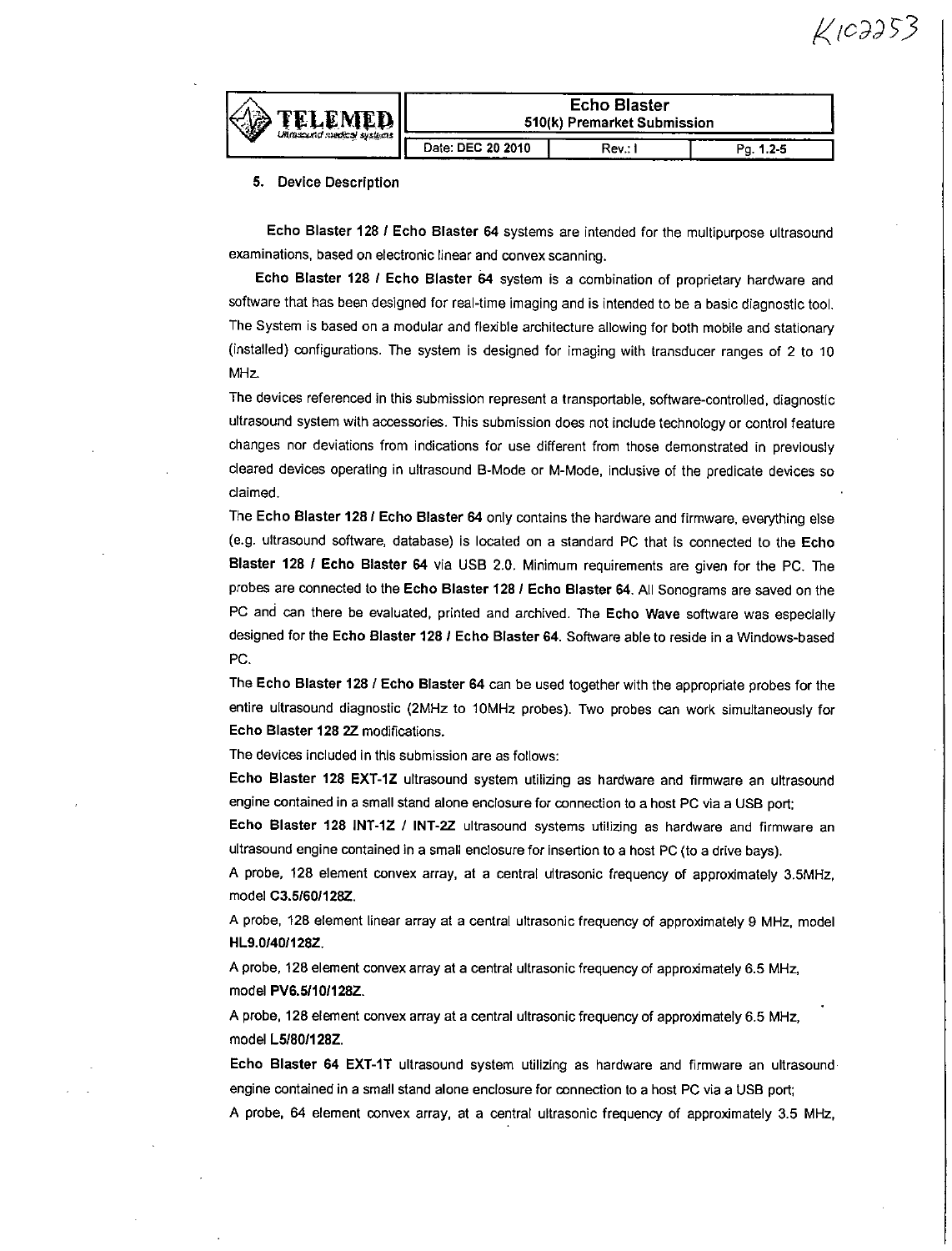Қ (0 дӘ 5 3



| <b>Echo Blaster</b>                       |  |  |  |  |  |  |  |
|-------------------------------------------|--|--|--|--|--|--|--|
| 510(k) Premarket Submission               |  |  |  |  |  |  |  |
| Date: DEC 20 2010<br>Rev.: I<br>Pa. 1.2-6 |  |  |  |  |  |  |  |

model **C3.5160164.**

**A** probe, 64 element linear array at a central ultrasonic frequency of approximately **7.5** MHz, model HL7.5140164.

**A** probe, 64 element convex array at a central ultrasonic frequency of approximately **6.5** MHz, model PV6.5110/64.

#### **6.** General Safety and Effectiveness

The Echo Blaster **128 /** Echo Blaster 64 Ultrasound Systems are similar to currently distributed ultrasonic pulsed echo imaging systems.

There are no technological characteristics or features or indications for use in this Submission that are not previously evaluated and approved in the predicate devices, nor are there such technologies, features and indications for use not commonly used in the practice of diagnostic ultrasound.

The Echo Blaster Ultrasound Systems and its accessories are designed for compliance to all applicable medical devices safety standards, as referenced in **DECLARATION** OF CONFORMITY (Appendix **06).** Prior release for manufacturing, all such devices, so designed, are tested and determined to be in full compliance with acoustic output, biocompatibility, cleaning and disinfection effectiveness. No additional clinical testing is required, as the indications for use are not a novel indication as shown **by** the predicate devices in Section **1.5** Predicate Device Comparison. Maximum acoustic output level Is under **by** the **FDA** recommended limit and power level is displayed all the time.

#### **7.** Patient Contact Materials

The materials **of** probes, coming in contact with patient are: Silicone Rubber Acrylonitrle Butadien Styrene **(ABS)** Polyphenylsulfone **(PPSU)** Standard for the biological evaluation: **IS0-10993-1,** Biological Evaluation of Medical Devices Part **1:** Evaluation and Testing, **2003** ISO-10993-5, Biological Evaluation of Medical Devices Part 5: Tests for in vitro cytotoxicity, 1999<br>ISO-10993-10, Biological Evaluation of Medical Devices Part 10: Tests for irritation and delayed-type hypersensitivity, 2002

**ISO-10993-1 1.** Biological Evaluation of Medical Devices Part **11:** Tests for systemic toxicity, **<sup>2008</sup>**

#### **8.** Software

The Echo Blaster **128 /** Echo Blaster 64 systems contain the hardware and software which collect and pro-processes 'rough" data and send it via USB 2.0 connection to a Windows® based PC. The main application software is Echo Wave software running dn the **PC,** it is receiving data, processing and showing image/data on the screen. The main user interface shows an ultrasound image, controls and drop-out menus. The ultrasound images and calculated/measured data can be stored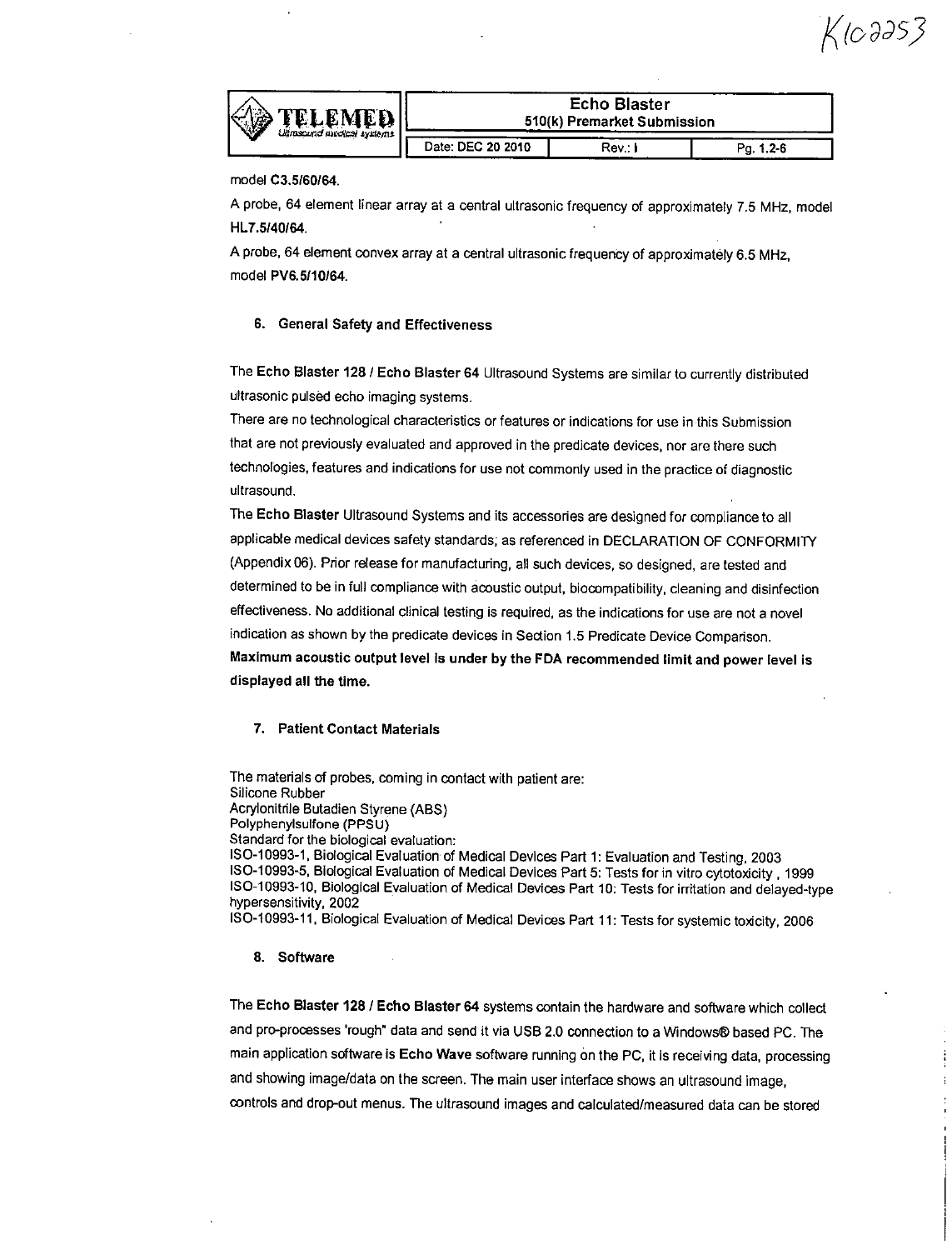$K103353$ 

| <b>TELEMEDI</b><br>39<br>udnazouna medical systems | <b>Echo Blaster</b><br>510(k) Premarket Submission |  |  |  |  |  |  |  |
|----------------------------------------------------|----------------------------------------------------|--|--|--|--|--|--|--|
| Date: DEC 20 2010                                  | Rev.:                                              |  |  |  |  |  |  |  |

in memory.

#### **9.** Conclusion

In accordance with the **FDA** and based on the information provided in this Premarket notification, **TELEMED** concludes that the Echo Blaster 128 **/** Echo Blaster 64 are safe and effective and substantially equivalent to predicate devices described herein.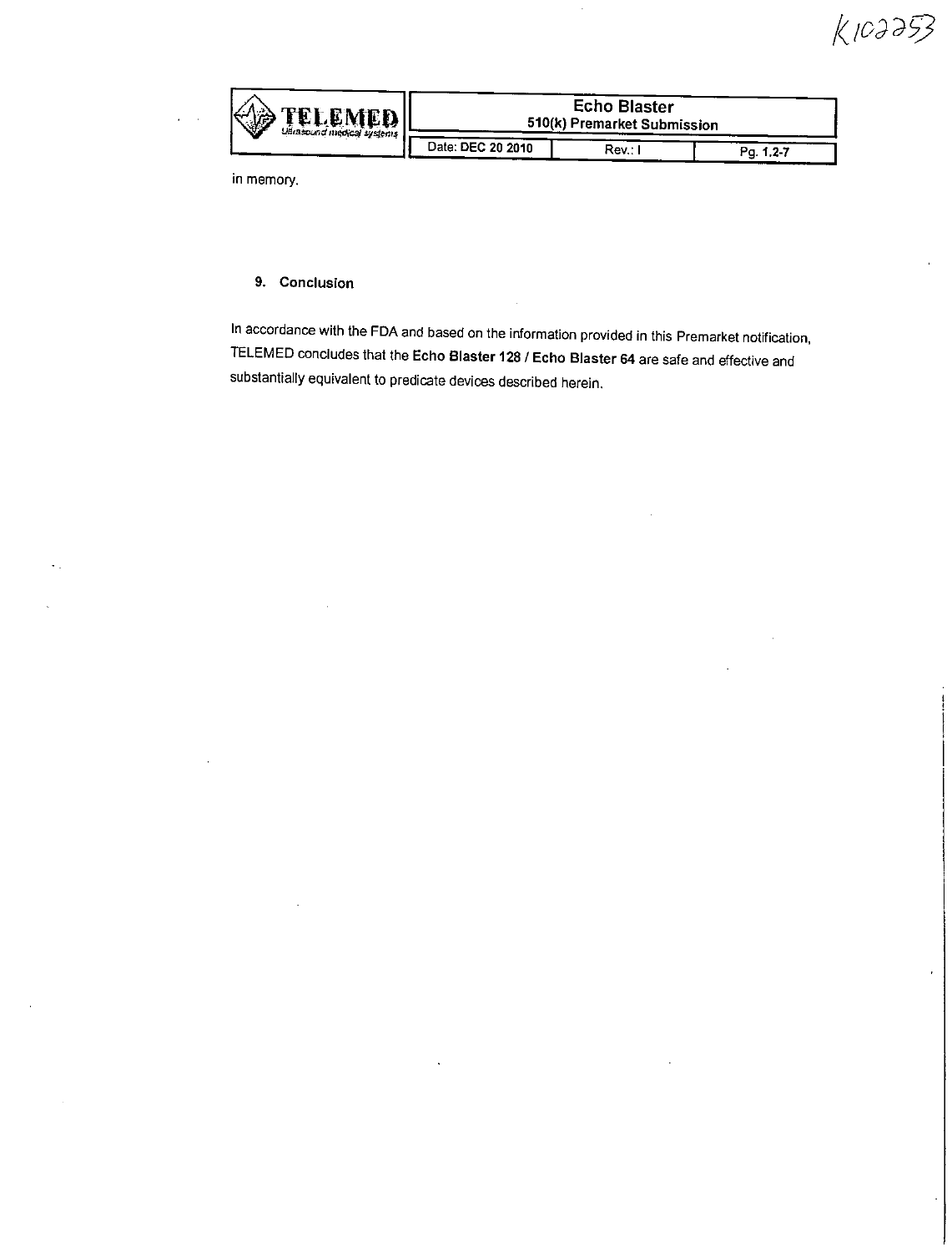

Food and Drug Administration **10903** New Hampshire Avenue Silver Spring, MID **20993**

**TELEMED %** Mr. Norbert Stuiber Responsible Third Party Official TUV **SOD** America, Inc. **1775 Old Highway 8 NW, Ste 104** 4 **MAR** 1 4  $25i$ **NEW** BRIGHTON **MN** *551* **12-1891I**

Re: K102253

Trade/Device Name: 'Echo Blaster 64' and 'Echo Blaster 128' Regulation Number: 21 CFR **892.1560** Regulation Name: Ultrasonic pulsed echo imaging system Regulatory Class: **11** Product Code: IYG and ITX Dated: February 4, 2011 Received: March 2,2011

Dear Mr. Stuiber:

We have reviewed your Section **5 10(k)** premarket notification of intent to market the device referenced above and we have determined the device is substantially equivalent (for the indications for Use stated in the enclosure) to legally marketed predicate devices marketed in interstate commerce prior to May **28, 1976,** the enactment date of the Medical Device Amendments, or to devices that have been reclassified in accordance with the provisions of the Federal Food, Drug, and Cosmetic Act (Act). You may, therefore, market the device, subject to the general controls provisions of the Act. The general controls provisions of the Act include requirements forannual registration, listing of devices, good manufacturing practice, labeling, and prohibitions against misbranding and adulteration.

This determination of substantial equivalence applies to the following transducers intended for use with the 'Echo Blaster 64' and 'Echo Blaster **128',** as described in your premarket notification:

Transducer Model Number

PV6.5/10/64 Convex Array

'Echo Blaster 64' 'Echo Blaster **128'**

C3.5/60/64 Convex Array <br> **C3.5/60/128Z Convex Array** <br>
HL9.0/40/128Z Linear Array <br>
HL9.0/40/128Z Linear Array HL7.5/40/64 Linear Array<br>PV6.5/10/64 Convex Array PV6.5/10/128Z Convex Array **L5/80/128Z** Linear Array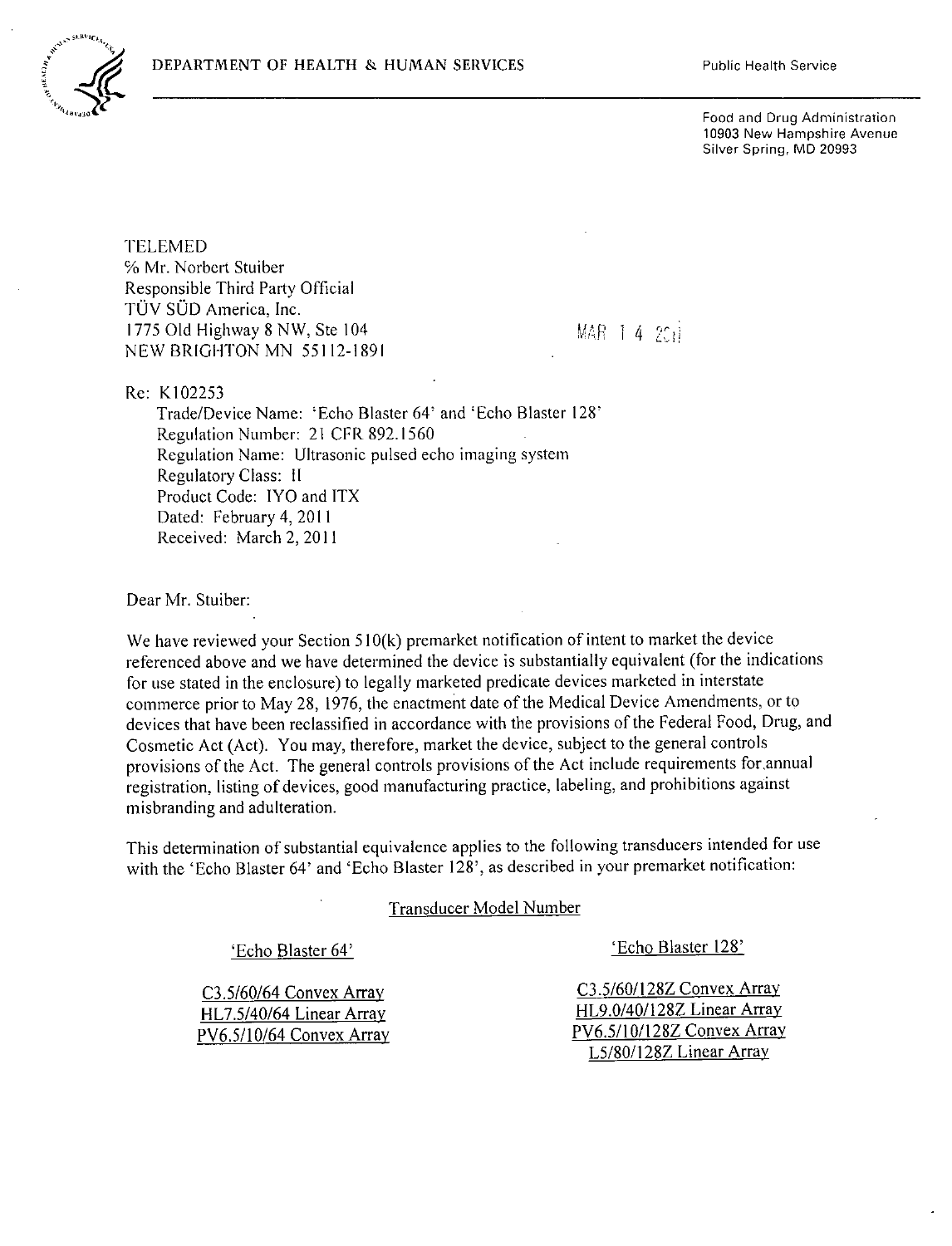**If** your device is classified (see above) into either class **11** (Special Controls) or class **Ill** (PMA), it may **be** subject to such additional controls. Existing major regulations affecting your device can be Found in the Code of Federal Regulations, Title 2 **1,** Parts **800** to **895.** In addition, **FDA** may publish further announcements concerning your device in the Federal Register.

Please be advised that FDA's issuance of a substantial equivalence determination does not mean that **FDA** has made a determination that your device complies with other requirements of the Act or any Federal statutes and regulations administered **by** other Federal agencies. You must comply with all the Act's requirements, including, but not limited to: registration and listing (21 CFR Part **807);** labeling (21 CFR Part 801); good manufacturing practice requirements as set forth in the quality systems **(QS)** regulation (21 CFR Part **820);** and if applicable, the electronic product radiation control provisions (Sections **531-542** of the Act); 2 **1** CFR **1000- 1050.**

This letter will allow you to begin marketing your device as described in your premarket notification. The **FDA** Finding of substantial equivalence of your device to a legally marketed predicate device results in a classification for your device and thus permits your device to proceed to market.

**[f** you desire specific advice for your device on our labeling regulation (21 CFR Part **801),** please go to http://www.fda.gov/AboutFDA/CentersOffices/CDRH/CDRHOffices/ucm115809.htm for the Center for Devices and Radiological Health's (CDRI-'s) Office of Compliance. Also, please note the regulation entitled, "Misbranding **by** reference to premarket notification" (21 CFR Part **807.97).** For questions regarding the reporting of adverse events under the MDR regulation (21 CFR Part 803), please go to http://www.fda.gov/MedicalDevices/Safety/ReportaProblem/default.htm for the CDRH's Office of Surveillance and Biometrics/Division of Postmarket Surveillance.

**If** you have any questions regarding the content of this letter, please contact Shahram Vaezy at **(301) 796-6242.**

Sincerely Yours,

nary 5 Pastel

Mary S. Pastel, Sc.D. Director Division of Radiological Devices Office of In Vitro Diagnostic Device Evaluation and Safety Center for Devices and Radiological Health

Enclosure(s)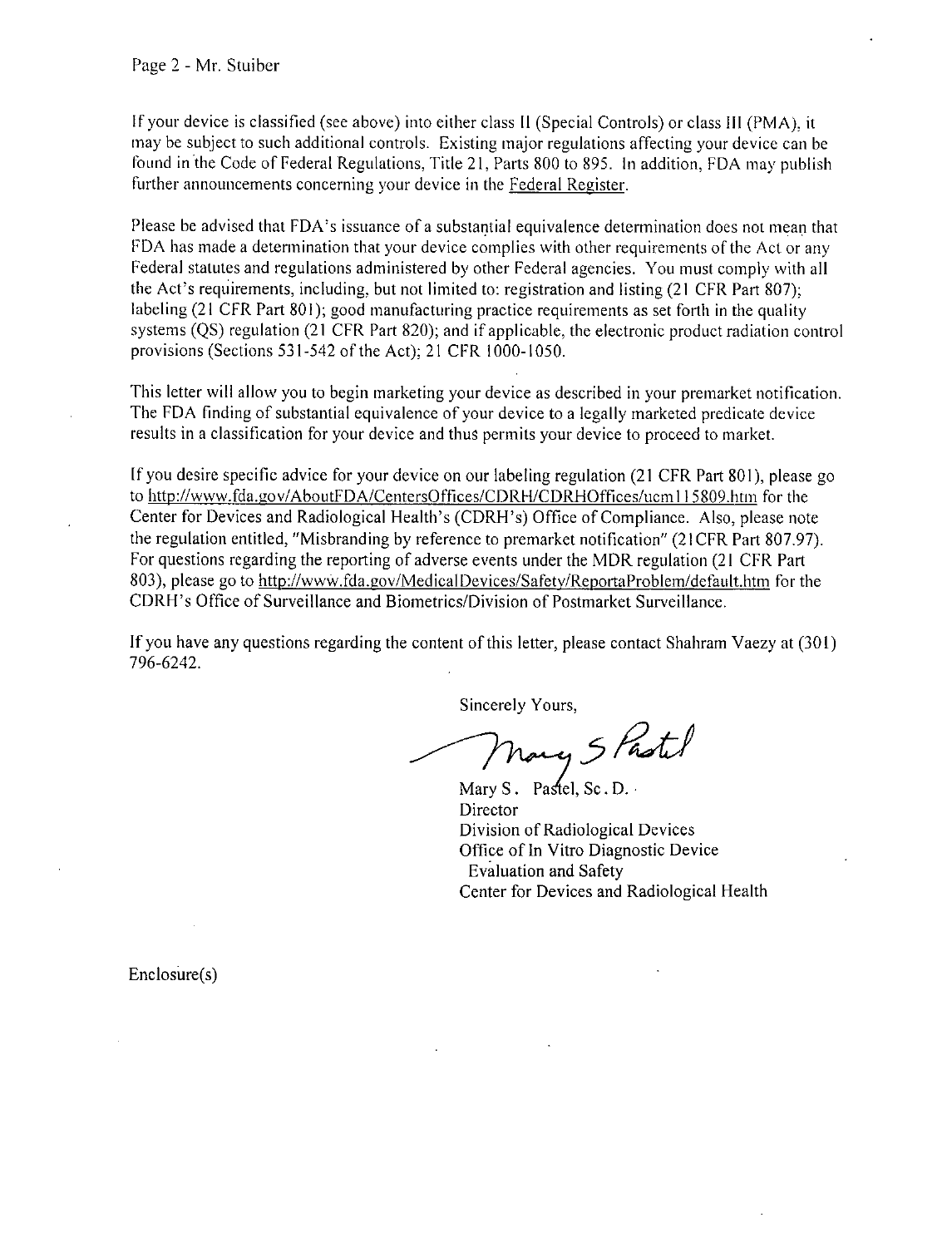

# **1.3** Indications for Use

**All** indications for use of subject devices and probes are identified in the table forms:

|                    |               | Fetal*, Abdominal*, Pediatric*, Small Organ*       |                    |
|--------------------|---------------|----------------------------------------------------|--------------------|
| <b>System</b>      |               | (Breast, Thyroid, Testicles), Neonatal Cephalic,   |                    |
| Echo Blaster 64    |               | Adult Cephalic, Musculo-skeletal* (Conventional),  | Table 1.3-1        |
|                    |               | Musculo-skeletal* (Superficial), Cardiac Adult*,   |                    |
|                    |               | Peripheral vessel*                                 |                    |
| <b>Transducers</b> | C3.5/60/64    | Fetal*, Abdominal*, Pediatric*                     | Table 1.3-2        |
|                    |               | Pediatric*, Small Organ* (Breast, Thyroid,         |                    |
|                    |               | Testicles), Neonatal Cephalic, Adult Cephalic,     |                    |
|                    | HL7.5/40/64   | Musculo-skeletal* (Conventional), Musculo-         | Table 1.3-3        |
|                    |               | skeletal* (Superficial), Peripheral vessel*        |                    |
|                    |               |                                                    | Table 1.3-4        |
|                    | PV6.5/10/64   | Small Organ* (Breast, Thyroid, Testicles), Cardiac |                    |
|                    |               | Adult*, Peripheral vessel*                         |                    |
|                    |               |                                                    |                    |
|                    |               | Fetal*, Abdominal*, Pediatric*, Small Organ*       |                    |
| <b>System</b>      |               | (Breast, Thyroid, Testicles), Neonatal Cephalic,   |                    |
| Echo Blaster 128   |               | Adult Cephalic, Musculo-skeletal* (Conventional),  | Table 1.3-5        |
|                    |               | Musculo-skeletal* (Superficial), Cardiac Adult*,   |                    |
|                    |               | Peripheral vessel*                                 |                    |
| <b>Transducers</b> | C3.5/60/128Z  | Fetal*, Abdominal*, Pediatric*                     | Table 1.3-6        |
|                    |               | Pediatric*, Small Organ* (Breast, Thyroid,         |                    |
|                    | HL9.0/40/128Z | Testicles), Neonatal Cephalic, Adult Cephalic,     | <b>Table 1.3-7</b> |
|                    |               | Musculo-skeletal* (Conventional), Musculo-         |                    |
|                    |               | skeletal* (Superficial), Peripheral vessel*        |                    |
| PV6.5/10/128Z      |               | Small Organ* (Breast, Thyroid, Testicles), Cardiac | Table 1.3-8        |
|                    |               |                                                    |                    |
|                    |               | Adult*, Peripheral vessel*                         |                    |
|                    | L5.0/80/128Z  | Musculo-skeletal*(Conventional), Musculo-          | Table 1.3-9        |

Including Imaging for needle guidance

510K

**Division of Radiological Devices** Office of In Vitro Diagnostic Device Evaluation and Safety

 $\bigcap$ 

 $52$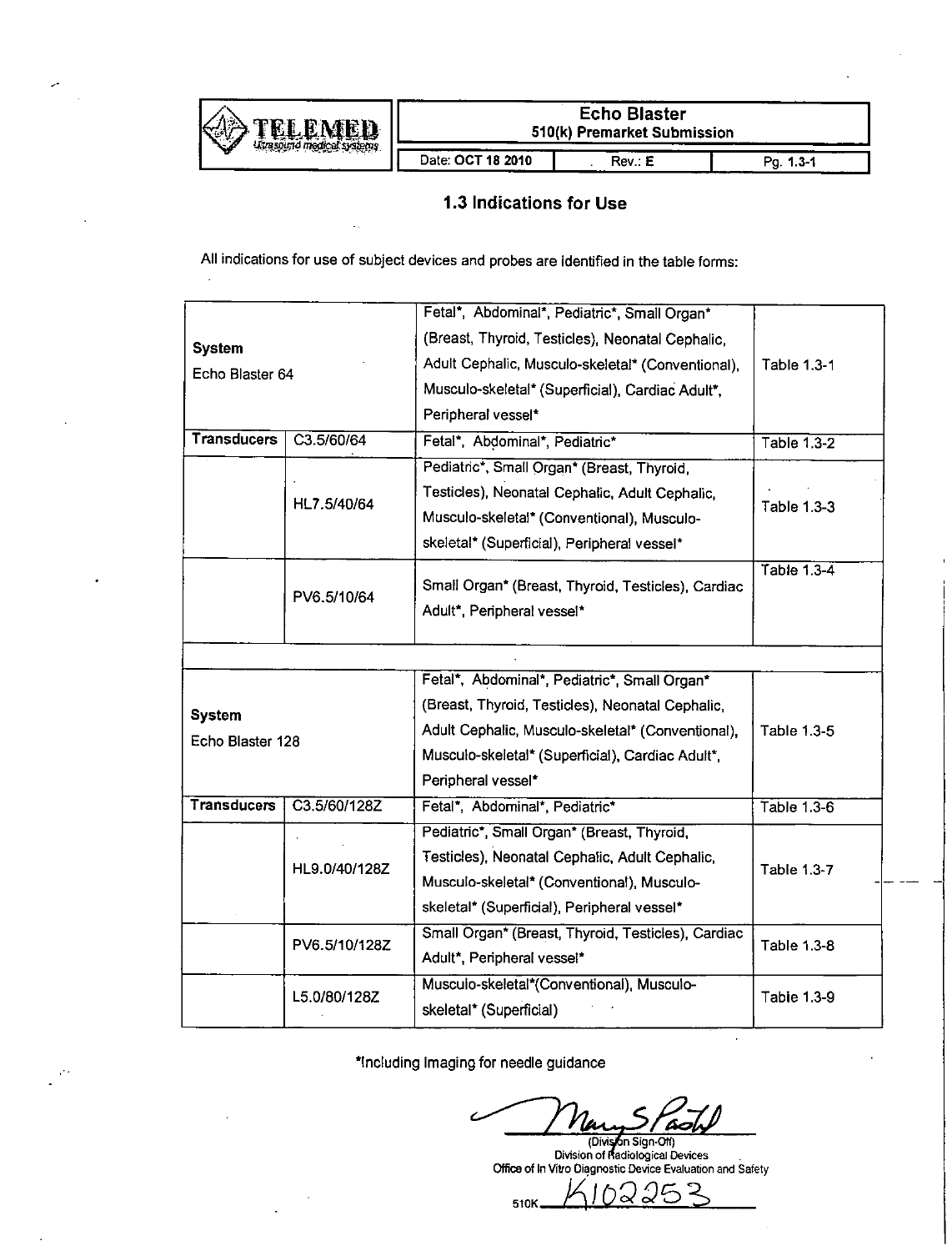

| TELEMED<br>ulraspund medical systems |                   | <b>Echo Blaster</b><br>510(k) Premarket Submission |                  |
|--------------------------------------|-------------------|----------------------------------------------------|------------------|
|                                      | Date: JUL 16 2010 | Rev. C                                             | $1.3 - 2$<br>Pa. |

# Diagnostic Ultrasound Indications for Use Form

System: Echo Blaster 64

Intended Use: Diagnostic ultrasound imaging or fluid flow analysis of the human body as follows: Table **1.3-1**

| <b>Clinical Application</b> |                                                 |                | Mode of Operation |            |            |                  |                       |                                 |  |
|-----------------------------|-------------------------------------------------|----------------|-------------------|------------|------------|------------------|-----------------------|---------------------------------|--|
| General<br>(Track 1 Only)   | Specific<br>(Trock 1 & 3)                       | B              | М                 | <b>PWD</b> | <b>CWD</b> | Color<br>Doppler | Combined<br>(specify) | Other <sup>*</sup><br>(specify) |  |
| Ophthalmic                  | Ophthalmic                                      |                |                   |            |            |                  |                       |                                 |  |
|                             | Fetal <sup>2</sup>                              | N              | N                 |            |            |                  | N B+M                 |                                 |  |
|                             | Abdominal <sup>2</sup>                          | N              | N                 |            |            |                  | N B+M                 |                                 |  |
|                             | Intraoperative (specify)                        |                |                   |            |            |                  |                       |                                 |  |
|                             | Intraoperative (Neuro)                          |                |                   |            |            |                  |                       |                                 |  |
|                             | Laparoscopic                                    |                |                   |            |            |                  |                       |                                 |  |
|                             | Pediatric <sup>2</sup>                          | N              | N                 |            |            |                  | N B+M                 |                                 |  |
|                             | Small Organ (specify) <sup>2</sup>              | N <sup>1</sup> | N <sup>1</sup>    |            |            |                  | N B+M                 |                                 |  |
|                             | Neonatal Cephalic                               | N              | N                 |            |            |                  | $N B+M$               |                                 |  |
| Fetal Imaging               | <b>Adult Cephalic</b>                           | N              | N                 |            |            |                  | N B+M                 |                                 |  |
| & Other                     | Trans-rectal                                    |                |                   |            |            |                  |                       |                                 |  |
|                             | Trans-vaginal                                   |                |                   |            |            |                  |                       |                                 |  |
|                             | Trans-urethral                                  |                |                   |            |            |                  |                       |                                 |  |
|                             | Trans-esoph. (Non-Card)                         |                |                   |            |            |                  |                       |                                 |  |
|                             | Musculo-skeletal<br>(Conventional) <sup>2</sup> | N              | N                 |            |            |                  | N B+M                 |                                 |  |
|                             | Musculo-skeletal<br>(Superficial) <sup>2</sup>  | N              | N                 |            |            |                  | $N B+M$               |                                 |  |
|                             | Intravascular                                   |                |                   |            |            |                  |                       |                                 |  |
|                             | Other (specify)                                 |                |                   |            |            |                  |                       |                                 |  |
|                             | Cardiac Adult <sup>2</sup>                      | N              | N                 |            |            |                  | $N B+M$               |                                 |  |
|                             | Cardiac Pediatric                               |                |                   |            |            |                  |                       |                                 |  |
| Cardiac                     | Intravascular (Cardiac)                         |                |                   |            |            |                  |                       |                                 |  |
|                             | Trans-esoph. (Cardiac)                          |                |                   |            |            |                  |                       |                                 |  |
|                             | Intra-cardiac                                   |                |                   |            |            |                  |                       |                                 |  |
|                             | Other (specify)                                 |                |                   |            |            |                  |                       |                                 |  |
| Peripheral                  | Peripheral vessel <sup>2</sup>                  | N              | N                 |            |            |                  | $N B+M$               |                                 |  |
| Vessel                      | Other (specify)                                 |                |                   |            |            |                  |                       |                                 |  |

**N=** new indication; P= previously cleared **by FDA; E=** added under this appendix

Note **" -** Small Organs (specifically Breast, Thyroid, Testicles)

Note **2** -Including imaging for needle guidance

Division off Radiological Devices<br>Office of In Vitro Diagnostic D<mark>evice Evaluation and Saf</mark>ety

↷ 510K-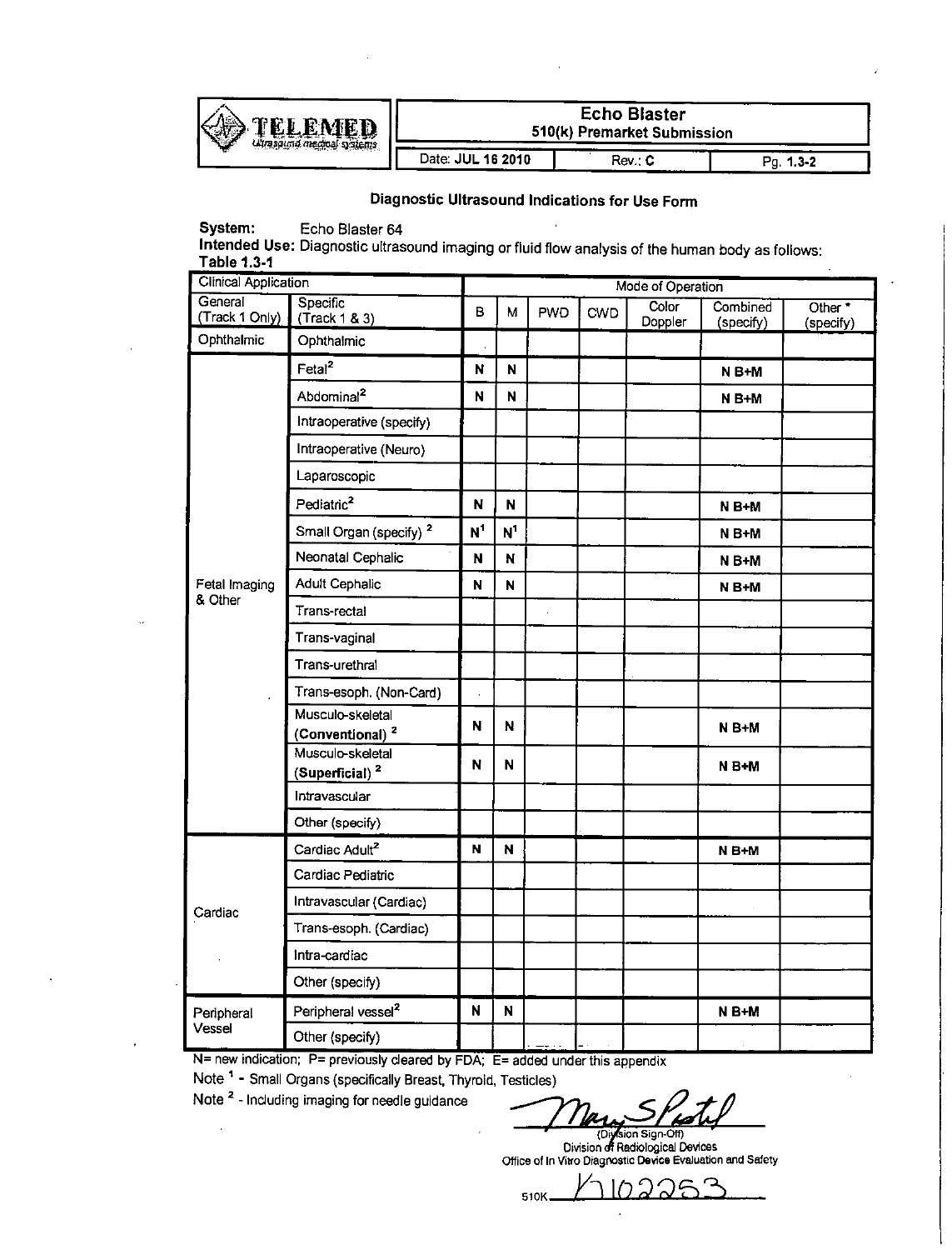

# **610(k) Premarket Submission**<br>Date: JUL 16 2010 Rev.: C

#### Diagnostic Ultrasound Indications for Use Form

System: Echo Blaster 64 Transducer: Convex array *C3.5/60/64*

Intended Use: Diagnostic ultrasound imaging or fluid flow analysis of the human body as follows:

| <b>Table 1.3-2</b>              |                                    |    |                   |            |     |                  |                       |                                 |  |
|---------------------------------|------------------------------------|----|-------------------|------------|-----|------------------|-----------------------|---------------------------------|--|
| Clinical Application<br>General |                                    |    | Mode of Operation |            |     |                  |                       |                                 |  |
| (Track 1 Only)                  | <b>Specific</b><br>(Track 1 & 3)   | B. | М                 | <b>PWD</b> | CWD | Color<br>Doppler | Combined<br>(specify) | Other <sup>*</sup><br>(specify) |  |
| Ophthalmic                      | Ophthalmic                         |    |                   |            |     |                  |                       |                                 |  |
|                                 | Fetal <sup>2</sup>                 | N  | N                 |            |     |                  | N B+M                 |                                 |  |
|                                 | Abdominal <sup>2</sup>             | N  | N                 |            |     |                  | N B+M                 |                                 |  |
|                                 | Intraoperative (specify)           |    |                   |            |     |                  |                       |                                 |  |
|                                 | Intraoperative (Neuro)             |    |                   |            |     |                  |                       |                                 |  |
|                                 | Laparoscopic                       |    |                   |            |     |                  |                       |                                 |  |
|                                 | Pediatric <sup>2</sup>             | N  | N                 |            |     |                  | N B+M                 |                                 |  |
|                                 | Small Organ (specify)              |    |                   |            |     |                  |                       |                                 |  |
|                                 | Neonatal Cephalic                  |    |                   |            |     |                  |                       |                                 |  |
| Fetal Imaging<br>& Other        | <b>Adult Cephalic</b>              |    |                   |            |     |                  |                       |                                 |  |
|                                 | Trans-rectal                       |    |                   |            |     |                  |                       |                                 |  |
|                                 | Trans-vaginal                      |    |                   |            |     |                  |                       |                                 |  |
|                                 | Trans-urethral                     |    |                   |            |     |                  |                       |                                 |  |
|                                 | Trans-esoph. (Non-Card)            |    |                   |            |     |                  |                       |                                 |  |
|                                 | Musculo-skeletal<br>(Conventional) |    |                   |            |     |                  |                       |                                 |  |
|                                 | Musculo-skeletal<br>(Superficial)  |    |                   |            |     |                  |                       |                                 |  |
|                                 | Intravascular                      |    |                   |            |     |                  |                       |                                 |  |
|                                 | Other (specify)                    |    |                   |            |     |                  |                       |                                 |  |
|                                 | Cardiac Adult                      |    |                   |            |     |                  |                       |                                 |  |
|                                 | Cardiac Pediatric                  |    |                   |            |     |                  |                       |                                 |  |
| Cardiac                         | Intravascular (Cardiac)            |    |                   |            |     |                  |                       |                                 |  |
|                                 | Trans-esoph. (Cardiac)             |    |                   |            |     |                  |                       |                                 |  |
|                                 | Intra-cardiac                      |    |                   |            |     |                  |                       |                                 |  |
|                                 | Other (specify)                    |    |                   |            |     |                  |                       |                                 |  |
| Peripheral                      | Peripheral vessel                  |    |                   |            |     |                  |                       |                                 |  |
| Vessel                          | Other (specify)                    |    |                   |            |     |                  |                       |                                 |  |

**N=** new indication; P= previously cleared by FDA; E= added under this appendix

Note<sup>1</sup> -Small Organs (specifically Breast, Thyroid, Testicles)

Note <sup>2</sup> - Including imaging for needle guidance

Division Sign-Off)<br>Division of Radiological Devices<br>Office of in Vitro Diagnostic Device Evaluation and Safety

510K **DIU 225**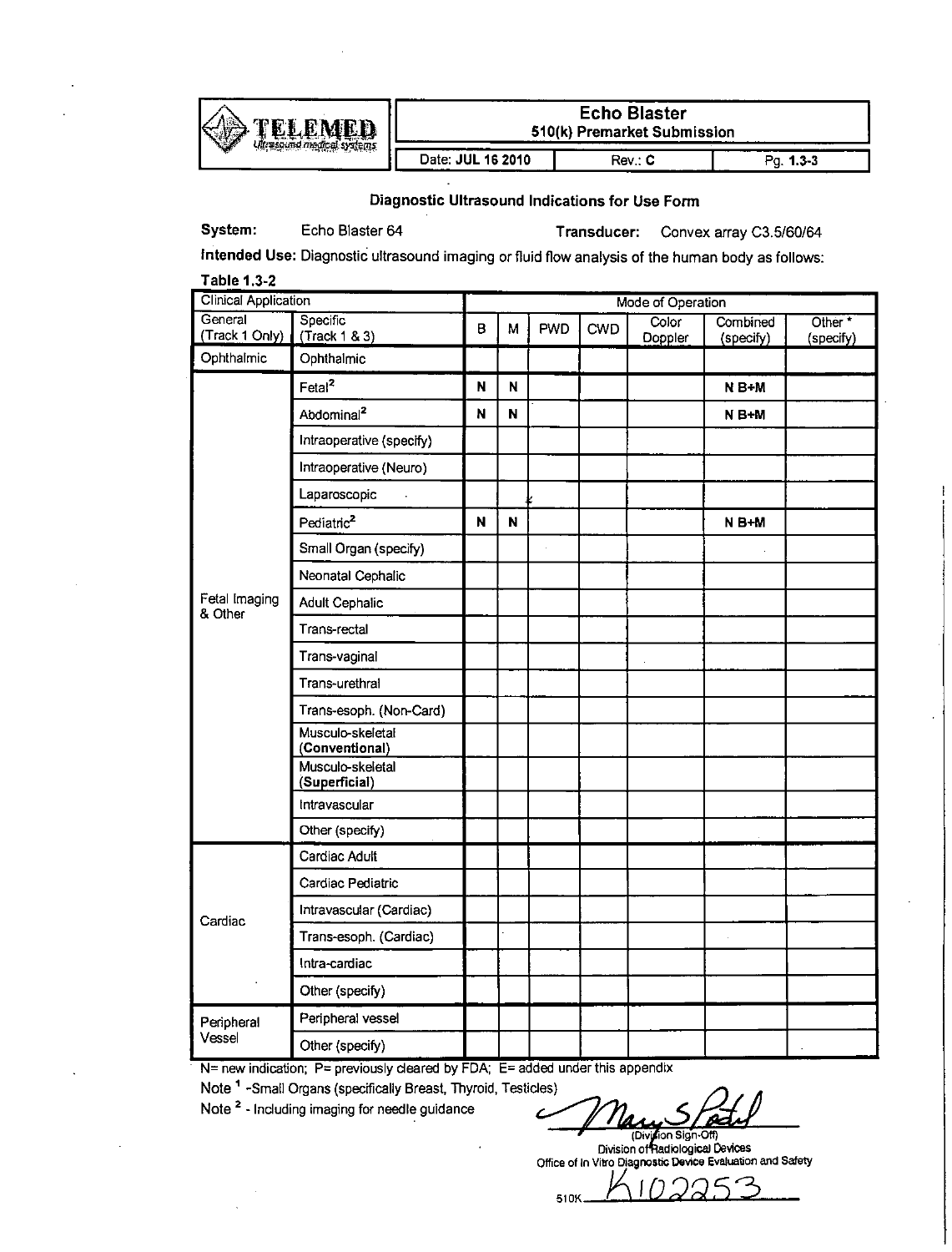

**Echo Blaster 510(k)** Premarket Submission

Date: **JUL 16 2010 Rev.: C Pg. 1.3-4** 

Diagnostic Ultrasound Indications for Use Form

System: Echo Blaster 64 Transducer: Linear array HL7.5/40/64

Intended Use: Diagnostic ultrasound imaging or fluid flow analysis of the human body as follows: Table **1.3-3**

| <b>Clinical Application</b> |                                                 |                         | Mode of Operation |            |            |                               |                       |                      |  |
|-----------------------------|-------------------------------------------------|-------------------------|-------------------|------------|------------|-------------------------------|-----------------------|----------------------|--|
| General<br>(Track 1 Only)   | Specific<br>(Track 1 & 3)                       | B                       | М                 | <b>PWD</b> | <b>CWD</b> | Color <sup>7</sup><br>Doppler | Combined<br>(specify) | Other *<br>(specify) |  |
| Ophthalmic                  | Ophthalmic                                      |                         |                   |            |            |                               |                       |                      |  |
|                             | Fetal                                           |                         |                   |            |            |                               |                       |                      |  |
|                             | Abdominal                                       |                         |                   |            |            |                               |                       |                      |  |
|                             | Intraoperative (specify)                        |                         |                   |            |            |                               |                       |                      |  |
|                             | Intraoperative (Neuro)                          |                         |                   |            |            |                               |                       |                      |  |
|                             | Laparoscopic                                    |                         |                   |            |            |                               |                       |                      |  |
|                             | Pediatric <sup>2</sup>                          | N                       | N                 |            |            |                               | $N B+M$               |                      |  |
|                             | Small Organ (specify) <sup>2</sup>              | $N^1$                   | N <sup>1</sup>    |            |            |                               | <b>NB+M</b>           |                      |  |
|                             | Neonatal Cephalic                               | N                       | N                 |            |            |                               | N B+M                 |                      |  |
| Fetal Imaging               | <b>Adult Cephalic</b>                           | N                       | N                 |            |            |                               | N B+M                 |                      |  |
| & Other                     | Trans-rectal                                    |                         |                   |            |            |                               |                       |                      |  |
|                             | Trans-vaginal                                   |                         |                   |            |            |                               |                       |                      |  |
|                             | Trans-urethral                                  |                         |                   |            |            |                               |                       |                      |  |
|                             | Trans-esoph. (Non-Card)                         |                         |                   |            |            |                               |                       |                      |  |
|                             | Musculo-skeletal<br>(Conventional) <sup>2</sup> | $\overline{\mathsf{N}}$ | N                 |            |            |                               | $N B+M$               |                      |  |
|                             | Musculo-skeletal                                |                         |                   |            |            |                               |                       |                      |  |
|                             | (Superficial) <sup>2</sup>                      | N                       | N                 |            |            |                               | $N B+M$               |                      |  |
|                             | Intravascular                                   |                         |                   |            |            |                               |                       |                      |  |
|                             | Other (specify)                                 |                         |                   |            |            | ۰.                            |                       |                      |  |
|                             | Cardiac Adult .                                 |                         |                   |            |            |                               |                       |                      |  |
|                             | Cardiac Pediatric                               |                         |                   |            |            |                               |                       |                      |  |
| Cardiac                     | Intravascular (Cardiac)                         |                         |                   |            |            |                               |                       |                      |  |
|                             | Trans-esoph. (Cardiac)                          |                         |                   |            |            |                               |                       |                      |  |
|                             | Intra-cardiac                                   |                         |                   |            |            |                               |                       |                      |  |
|                             | Other (specify)                                 |                         |                   |            |            |                               |                       |                      |  |
| Peripheral                  | Peripheral vessel <sup>2</sup>                  | N                       | N                 |            |            |                               | N B+M                 |                      |  |
| Vessel                      | Other (specify)                                 |                         |                   |            |            |                               |                       |                      |  |

**N=** new indication; P= previously cleared **by FDA; E=** added under this appendix

Note <sup>1</sup> - Small Organs (specifically Breast, Thyroid, Testicles)

Note **2** -Including imaging for needle guidance

(Division Sign-Off)<br>Division of Radiological Devices<br>Office of In Vitro Diagnostic Device Evaluation and Safety

**D81Q0K**

510

つ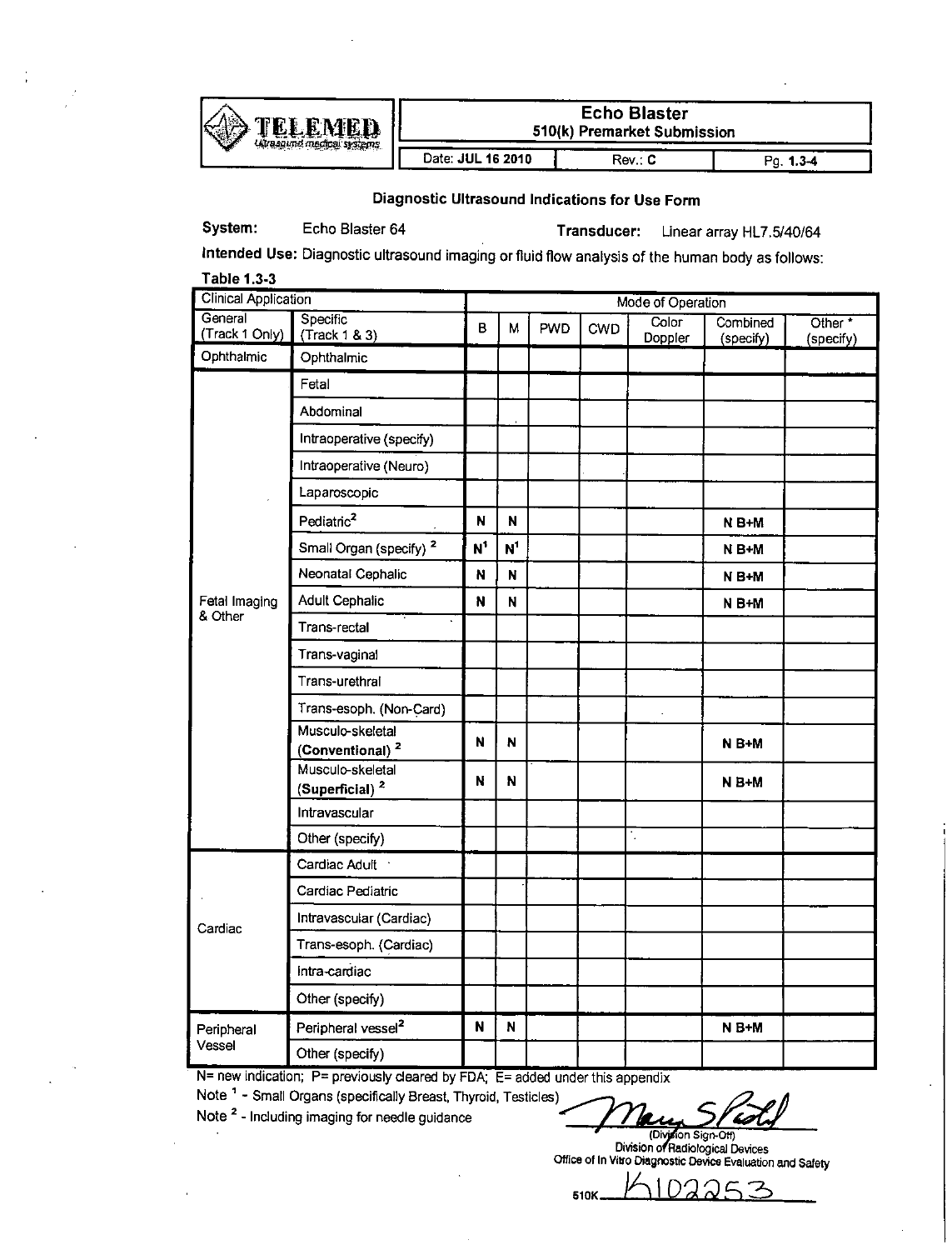

**TELEMED Concrete Concrete Submission** 

\_\_\_\_\_\_\_\_\_\_\_\_\_\_\_\_ **I\_** Date: **JUL 16** 2010 Rev.: **C Pg. 1.3-5**

Diagnostic Ultrasound Indications for Use Form

System: Echo Blaster 64 Transducer: Convex array PV6.5/10/64

Intended Use: Diagnostic ultrasound imaging or fluid flow analysis of the human body as follows:

| Table 1.3-4                 |                                                 |               |                   |            |     |                  |                       |                                 |  |
|-----------------------------|-------------------------------------------------|---------------|-------------------|------------|-----|------------------|-----------------------|---------------------------------|--|
| <b>Clinical Application</b> |                                                 |               | Mode of Operation |            |     |                  |                       |                                 |  |
| General<br>(Track 1 Only)   | Specific<br>(Track 1 & 3)                       | Β             | М                 | <b>PWD</b> | CWD | Color<br>Doppler | Combined<br>(specify) | Other <sup>*</sup><br>(specify) |  |
| Ophthalmic                  | Ophthalmic                                      |               |                   |            |     |                  |                       |                                 |  |
|                             | Fetal                                           |               |                   |            |     |                  |                       |                                 |  |
|                             | Abdominal                                       |               |                   |            |     |                  |                       |                                 |  |
|                             | Intraoperative (specify)                        |               |                   |            |     |                  |                       |                                 |  |
|                             | Intraoperative (Neuro)                          |               |                   |            |     |                  |                       |                                 |  |
|                             | Laparoscopic                                    |               |                   |            |     |                  |                       |                                 |  |
|                             | Pediatric                                       |               |                   |            |     |                  |                       |                                 |  |
|                             | Small Organ (specify) <sup>2</sup>              | $N^{\dagger}$ | $\mathbf{N}^1$    |            |     |                  | $N B+M$               |                                 |  |
|                             | Neonatal Cephalic                               |               |                   |            |     |                  |                       |                                 |  |
| Fetal Imaging               | Adult Cephalic                                  |               |                   | ÷,         |     |                  |                       |                                 |  |
| & Other                     | Trans-rectal                                    |               |                   |            |     |                  |                       |                                 |  |
|                             | Trans-vaginal                                   |               |                   |            |     |                  |                       |                                 |  |
|                             | Trans-urethral                                  |               |                   |            |     |                  |                       |                                 |  |
|                             | Trans-esoph. (Non-Card)                         |               |                   |            |     |                  |                       |                                 |  |
|                             | Musculo-skeletal<br>(Conventional) <sup>2</sup> |               |                   |            |     |                  |                       |                                 |  |
|                             | Musculo-skeletal<br>(Superficial) $2$           |               |                   |            |     |                  |                       |                                 |  |
|                             | Intravascular                                   |               |                   |            |     |                  |                       |                                 |  |
|                             | Other (specify)                                 |               |                   |            |     |                  |                       |                                 |  |
|                             | Cardiac Adult <sup>2</sup>                      | N             | N                 |            |     |                  | N B+M                 |                                 |  |
|                             | Cardiac Pediatric                               |               |                   |            |     |                  |                       |                                 |  |
| Cardiac                     | Intravascular (Cardiac)                         |               |                   |            |     |                  |                       |                                 |  |
|                             | Trans-esoph. (Cardiac)                          |               |                   |            |     |                  |                       |                                 |  |
|                             | Intra-cardiac                                   |               |                   |            |     |                  |                       |                                 |  |
|                             | Other (specify)                                 |               |                   |            |     |                  |                       |                                 |  |
| Peripheral                  | Peripheral vessel <sup>2</sup>                  | N             | N                 |            |     |                  | N B+M                 |                                 |  |
| Vessel                      | Other (specify)                                 |               |                   |            |     |                  |                       |                                 |  |

**N=** new indication; P= previously cleared **by FDA; E=** added under this appendix

Note <sup>1</sup> - Small Organs (specifically Breast, Thyroid, Testicles)<br>Note <sup>2</sup> - Including imaging for needle guidance *external conductions* 

(Division Sign-Off)

Divsion of Rdiological Devices Office of In Vitro Diagnostic Device Evaluation and Safety

610K **V\ID 2 :**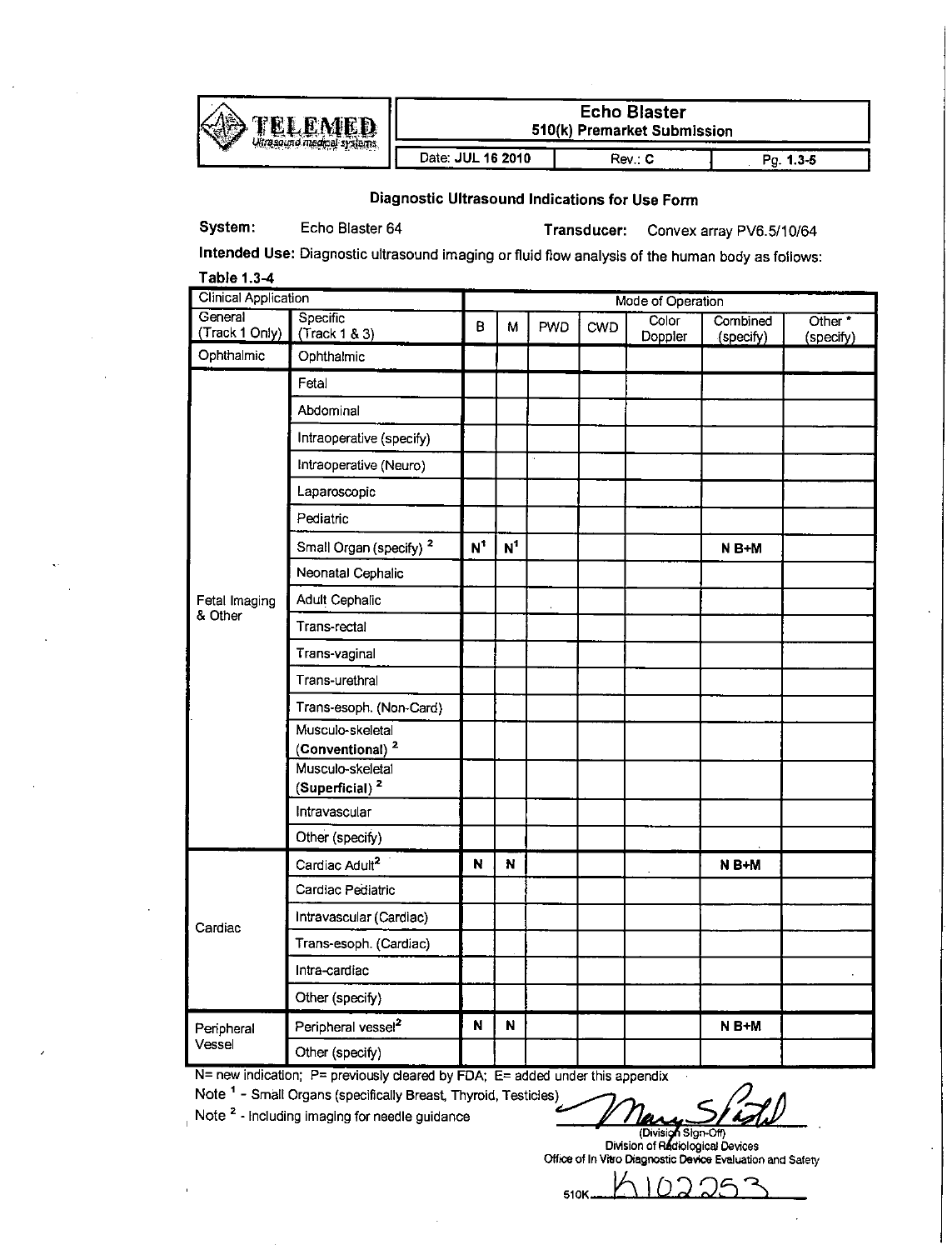

# **Echo Blaster 510(k)** Premarket Submission

\_\_\_\_\_\_\_\_\_\_\_\_\_\_\_\_\_ Date: **JUL 16** 2010 **1** Rev.: **C Pg. 1.3-6**

# Diagnostic Ultrasound Indications for Use Form

System: Echo Blaster **128**

Intended Use: Diagnostic ultrasound imaging or fluid flow analysis of the human body as follows: Table **1.3-5**

| <b>Clinical Application</b> |                                                 | Mode of Operation |                |     |     |                  |                       |                                 |  |  |
|-----------------------------|-------------------------------------------------|-------------------|----------------|-----|-----|------------------|-----------------------|---------------------------------|--|--|
| General<br>(Track 1 Only)   | Specific<br>(Track 1 & 3)                       | $\mathbf{B}$      | M              | PWD | CWD | Color<br>Doppler | Combined<br>(specify) | Other <sup>*</sup><br>(specify) |  |  |
| Ophthalmic                  | Ophthalmic                                      |                   |                |     |     |                  |                       |                                 |  |  |
|                             | Fetal <sup>2</sup>                              | N                 | N              |     |     |                  | N B+M                 |                                 |  |  |
|                             | Abdominal <sup>2</sup>                          | N                 | N              |     |     |                  | N B+M                 |                                 |  |  |
|                             | Intraoperative (specify)                        |                   |                |     |     |                  |                       |                                 |  |  |
|                             | Intraoperative (Neuro)                          |                   |                |     |     |                  |                       |                                 |  |  |
|                             | Laparoscopic                                    |                   |                |     |     |                  |                       |                                 |  |  |
|                             | Pediatric <sup>2</sup>                          | N                 | N              |     |     |                  | $N B+M$               |                                 |  |  |
|                             | Small Organ (specify) <sup>2</sup>              | $N^1$             | N <sup>1</sup> |     |     |                  | N B+M                 |                                 |  |  |
|                             | Neonatal Cephalic                               | N                 | N              |     |     |                  | N B+M                 |                                 |  |  |
| Fetal Imaging               | <b>Adult Cephalic</b>                           | N                 | N              |     |     |                  | N B+M                 |                                 |  |  |
| & Other                     | Trans-rectal                                    |                   |                |     |     |                  |                       |                                 |  |  |
|                             | Trans-vaginal                                   |                   |                |     |     |                  | i,                    |                                 |  |  |
|                             | Trans-urethral                                  |                   |                |     |     |                  |                       |                                 |  |  |
|                             | Trans-esoph. (Non-Card)                         |                   |                |     |     |                  |                       |                                 |  |  |
|                             | Musculo-skeletal                                | N                 | N              |     |     |                  | N B+M                 |                                 |  |  |
|                             | (Conventional) <sup>2</sup><br>Musculo-skeletal |                   |                |     |     |                  |                       |                                 |  |  |
|                             | (Superficial) <sup>2</sup>                      | N                 | N              |     |     |                  | N B+M                 |                                 |  |  |
|                             | Intravascular                                   |                   |                |     |     |                  |                       |                                 |  |  |
|                             | Other (specify)                                 |                   |                |     |     |                  |                       |                                 |  |  |
|                             | Cardiac Adult <sup>2</sup>                      | N                 | N              |     |     |                  | N B+M                 |                                 |  |  |
|                             | Cardiac Pediatric                               |                   |                |     |     |                  |                       |                                 |  |  |
| Cardiac                     | Intravascular (Cardiac)                         |                   |                |     |     |                  |                       |                                 |  |  |
|                             | Trans-esoph. (Cardiac)                          |                   |                |     |     |                  |                       |                                 |  |  |
|                             | Intra-cardiac                                   |                   |                |     |     |                  |                       |                                 |  |  |
|                             | Other (specify)                                 |                   |                |     |     |                  |                       |                                 |  |  |
| Peripheral<br>Vessel        | Peripheral vessel <sup>2</sup>                  | N                 | N              |     |     |                  | $N B+M$               |                                 |  |  |
|                             | Other (specify)                                 |                   |                |     |     |                  |                       |                                 |  |  |

**N=** new indication; P= previously cleared **by FDA; E=** added under this appendix

Note '-Small Organs (specifically Breast, Thyroid, Testicles) Note **2 -** Including imaging for needle guidance - , ~~

(Di**yfision Sign-Off)**<br>Division of Radiological Devices<br>Office of In Vitro Diagnostic Device Evaluation and Safety

つ Ā 510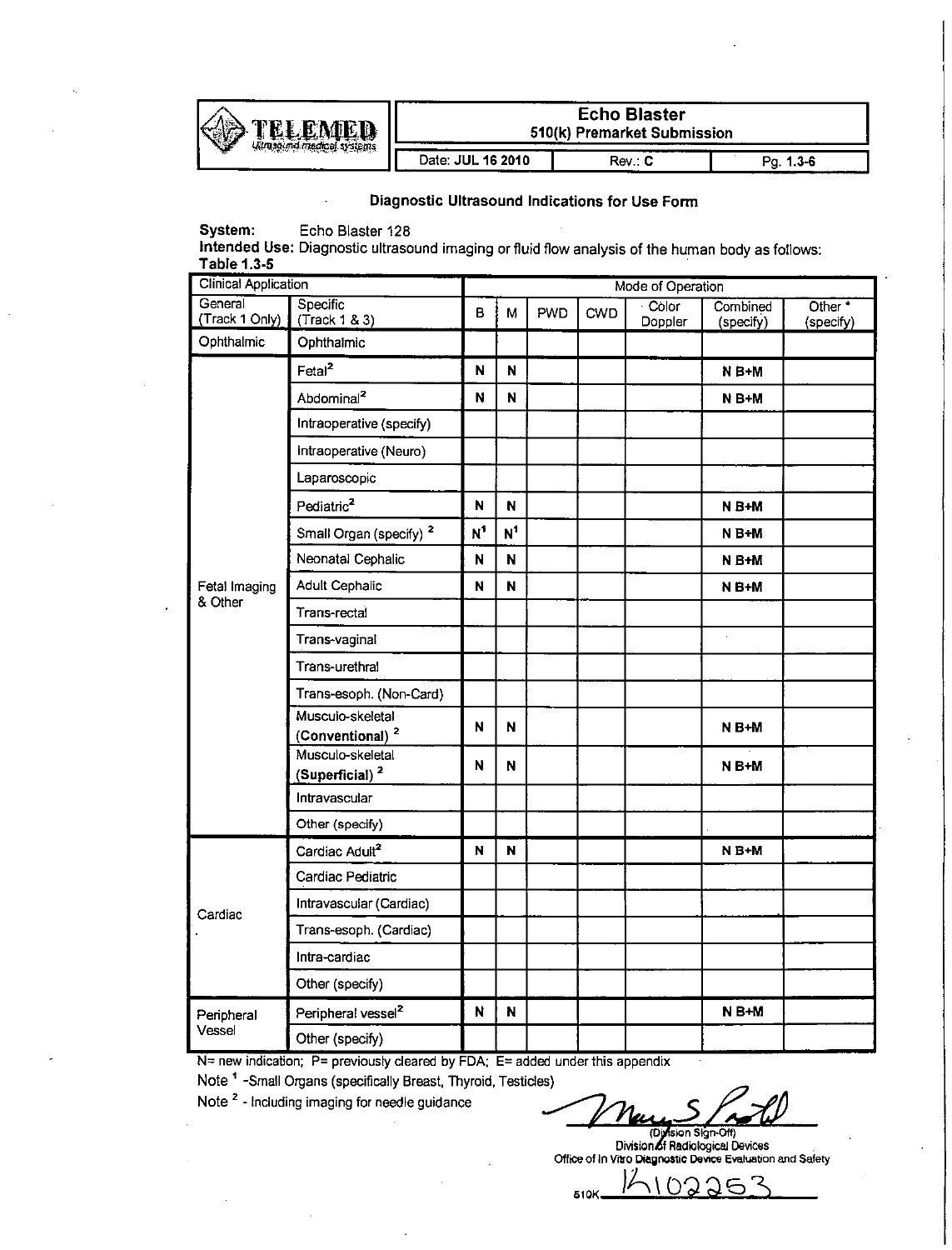

**FERNATED** Echo Blaster<br>
S10(k) Premarket Submission

\_\_\_\_\_\_\_\_\_\_\_\_\_\_\_\_\_\_ Date: JUL **16** 2010 **1** Rev.: **C Pg. 1.3-7=**

### Diagnostic Ultrasound Indications for Use Form

System: Echo Blaster **128** Transducer: Convex array **C3.51601128Z**

Intended Use: Diagnostic ultrasound imaging or fluid flow analysis of the human body as follows:

| <b>Clinical Application</b> |                                    |   | Mode of Operation |            |            |                  |                       |                                 |  |  |  |
|-----------------------------|------------------------------------|---|-------------------|------------|------------|------------------|-----------------------|---------------------------------|--|--|--|
| General<br>(Track 1 Only)   | Specific<br>(Track 1 & 3)          | B | М                 | <b>PWD</b> | <b>CWD</b> | Color<br>Doppler | Combined<br>(specify) | Other <sup>*</sup><br>(specify) |  |  |  |
| Ophthalmic                  | Ophthalmic                         |   |                   |            |            |                  |                       |                                 |  |  |  |
|                             | Fetal <sup>2</sup>                 | N | N                 |            |            |                  | $N B+M$               |                                 |  |  |  |
|                             | Abdominal <sup>2</sup>             | N | N                 |            |            |                  | N B+M                 |                                 |  |  |  |
|                             | Intraoperative (specify)           |   |                   |            |            |                  |                       |                                 |  |  |  |
|                             | Intraoperative (Neuro)             |   |                   |            |            |                  |                       |                                 |  |  |  |
|                             | Laparoscopic                       |   |                   |            |            |                  |                       |                                 |  |  |  |
|                             | Pediatric <sup>2</sup>             | N | N                 |            |            |                  | N B+M                 |                                 |  |  |  |
|                             | Small Organ (specify)              |   |                   |            |            |                  |                       |                                 |  |  |  |
|                             | Neonatal Cephalic                  |   |                   |            |            |                  |                       |                                 |  |  |  |
| Fetal Imaging<br>& Other    | <b>Adult Cephalic</b>              |   |                   |            |            |                  |                       |                                 |  |  |  |
|                             | Trans-rectal                       |   |                   |            |            |                  |                       |                                 |  |  |  |
|                             | Trans-vaginal                      |   |                   |            |            |                  |                       |                                 |  |  |  |
|                             | Trans-urethral                     |   |                   |            |            |                  |                       |                                 |  |  |  |
|                             | Trans-esoph. (Non-Card)            |   |                   |            |            |                  |                       |                                 |  |  |  |
|                             | Musculo-skeletal<br>(Conventional) |   |                   |            |            |                  |                       |                                 |  |  |  |
|                             | Musculo-skeletal<br>(Superficial)  |   |                   |            |            |                  |                       |                                 |  |  |  |
|                             | Intravascular                      |   |                   |            |            |                  |                       |                                 |  |  |  |
|                             | Other (specify)                    |   |                   |            |            |                  |                       |                                 |  |  |  |
|                             | Cardiac Adult                      |   |                   |            |            |                  |                       |                                 |  |  |  |
|                             | Cardiac Pediatric                  |   |                   |            |            |                  |                       |                                 |  |  |  |
| Cardiac                     | Intravascular (Cardiac)            |   |                   |            |            |                  |                       |                                 |  |  |  |
|                             | Trans-esoph. (Cardiac)             |   |                   |            |            |                  |                       |                                 |  |  |  |
|                             | Intra-cardiac                      |   |                   |            |            |                  |                       |                                 |  |  |  |
|                             | Other (specify)                    |   |                   |            |            |                  |                       |                                 |  |  |  |
| Peripheral                  | Peripheral vessel                  |   |                   |            |            |                  |                       |                                 |  |  |  |
| Vessel                      | Other (specify)                    |   |                   |            |            |                  |                       |                                 |  |  |  |

**N=** new indication; P= previously cleared **by FDA: E=** added under this appendix

Note **'** -Small Organs (specifically Breast, Thyroid, Testicles)

Note **2 -** Including imaging for needle guidance **\_\_\_\_\_\_\_\_\_\_\_\_\_\_\_\_\_\_\_\_**

**(0** sion SgwO)

**Oivision of Radiological Devices**<br>Office of In Vitro Diagnostic Device Evaluation and Safety

 $\overline{\phantom{a}}$ 510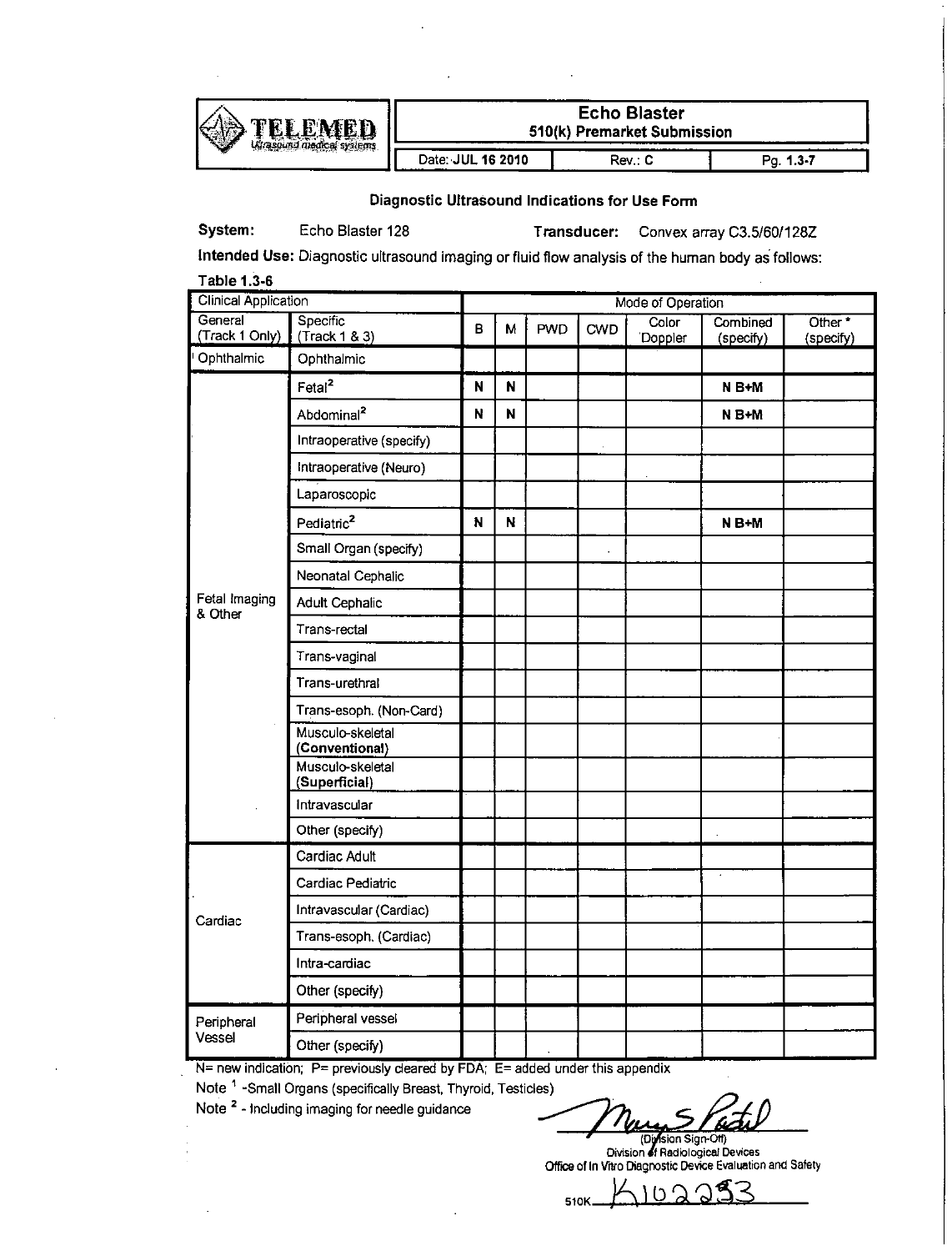

**TELEMED** | Echo Blaster<br>
ADAMED | S10(k) Premarket Subm *t~F* **510(k)** Premarket Submission

Date: **JUL 16 2010** Rev.: **C** Pg. 1.3-8

Diagnostic Ultrasound Indications for Use Form

System: Echo Blaster 128 Transducer: Linear array HL9.O/40/128Z

Intended Use: Diagnostic ultrasound imaging or fluid flow analysis of the human body as follows: Table **1.3-7**

| <b>Clinical Application</b> |                                                 |                | Mode of Operation     |            |            |                  |                       |                                 |  |  |  |
|-----------------------------|-------------------------------------------------|----------------|-----------------------|------------|------------|------------------|-----------------------|---------------------------------|--|--|--|
| General<br>(Track 1 Only)   | Specific <sup>1</sup><br>(Track 1 & 3)          | B              | м                     | <b>PWD</b> | <b>CWD</b> | Color<br>Doppler | Combined<br>(specify) | Other <sup>*</sup><br>(specify) |  |  |  |
| Ophthalmic                  | Ophthalmic                                      |                |                       |            |            |                  |                       |                                 |  |  |  |
|                             | Fetal                                           |                |                       |            |            |                  |                       |                                 |  |  |  |
|                             | Abdominal                                       |                |                       |            |            |                  |                       |                                 |  |  |  |
|                             | Intraoperative (specify)                        |                |                       |            |            |                  |                       |                                 |  |  |  |
|                             | Intraoperative (Neuro)                          |                |                       |            |            |                  |                       |                                 |  |  |  |
|                             | Laparoscopic                                    |                |                       |            |            |                  |                       |                                 |  |  |  |
|                             | Pediatric <sup>2</sup>                          | $\mathbf{N}$   | N                     |            |            |                  | N B+M                 |                                 |  |  |  |
|                             | Small Organ (specify) <sup>2</sup>              | N <sup>1</sup> | $\textbf{N}^\text{1}$ |            |            |                  | $N B+M$               |                                 |  |  |  |
|                             | Neonatal Cephalic                               | N              | N                     |            |            |                  | $N B + M$             |                                 |  |  |  |
| Fetal Imaging               | Adult Cephalic                                  | N              | N                     |            |            |                  | N B+M                 |                                 |  |  |  |
| & Other                     | Trans-rectal                                    |                |                       |            |            |                  |                       |                                 |  |  |  |
|                             | Trans-vaginal                                   |                |                       |            |            |                  |                       |                                 |  |  |  |
|                             | Trans-urethral                                  |                |                       |            |            |                  |                       |                                 |  |  |  |
|                             | Trans-esoph. (Non-Card)                         |                |                       |            |            |                  |                       |                                 |  |  |  |
|                             | Musculo-skeletal<br>(Conventional) <sup>2</sup> | N              | N                     |            |            |                  | N B+M                 |                                 |  |  |  |
|                             | Musculo-skeletal<br>(Superficial) <sup>2</sup>  | N              | N                     |            |            |                  | N B+M                 |                                 |  |  |  |
|                             | Intravascular                                   |                |                       |            |            |                  |                       |                                 |  |  |  |
|                             | Other (specify)                                 |                |                       |            |            |                  |                       |                                 |  |  |  |
|                             | Cardiac Adult                                   |                |                       |            |            |                  |                       |                                 |  |  |  |
|                             | Cardiac Pediatric                               |                |                       |            |            |                  |                       |                                 |  |  |  |
| Cardiac                     | Intravascular (Cardiac)                         |                |                       |            |            |                  |                       |                                 |  |  |  |
|                             | Trans-esoph. (Cardiac)                          |                |                       |            |            |                  |                       |                                 |  |  |  |
|                             | Intra-cardiac                                   |                |                       |            |            |                  |                       |                                 |  |  |  |
|                             | Other (specify)                                 |                |                       |            |            |                  |                       |                                 |  |  |  |
| Peripheral<br>Vessel        | Peripheral vessel <sup>2</sup>                  | N              | N                     |            |            |                  | N B+M                 |                                 |  |  |  |
|                             | Other (specify)                                 |                |                       |            |            |                  |                       |                                 |  |  |  |

**N=** new indication; P= previously cleared **by FDA; E=** added under this appendix

Note **' -** Small Organs (specifically Breast, Thyroid, Testicles)

Note <sup>2</sup> - Including imaging for needle guidance

510K

Division **Radio Queen Devices**<br>Office of In Vitro Diagnostic Device Evaluation and Safety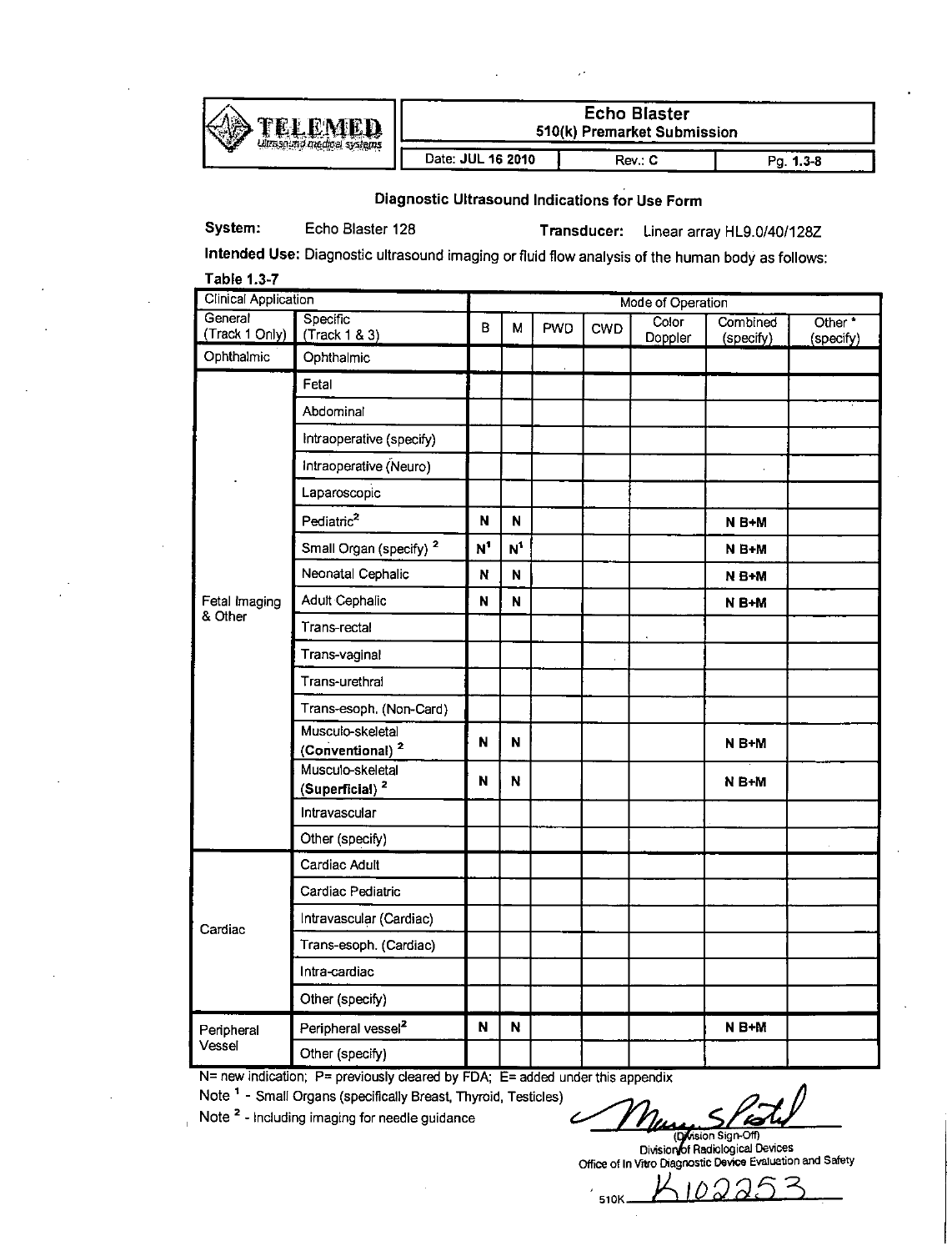

**Echo Blaster F 510(k) Premarket Submission**<br>**Rev.: C** 

\_\_\_\_\_\_\_I\_\_\_\_\_\_ Date: **JUL 18** 2010 **1** Rev.: **C Pg. 1.3-9\_\_\_**

Diagnostic Ultrasound Indications for Use Form

System: Echo Blaster 128 **Transducer:** Convex array PV6.5/10/128Z

Intended Use: Diagnostic ultrasound imaging or fluid flow analysis of the human body as follows: Table **1.3-8**

| <b>Clinical Application</b> |                                                 | Mode of Operation |                |     |     |                  |                       |                                 |  |  |
|-----------------------------|-------------------------------------------------|-------------------|----------------|-----|-----|------------------|-----------------------|---------------------------------|--|--|
| General<br>(Track 1 Only)   | Specific<br>(Track 1 & 3)                       | B                 | м              | PWD | CWD | Color<br>Doppler | Combined<br>(specify) | Other <sup>*</sup><br>(specify) |  |  |
| Ophthalmic                  | Ophthalmic                                      |                   |                |     |     |                  |                       |                                 |  |  |
|                             | Fetal                                           |                   |                |     |     |                  |                       |                                 |  |  |
|                             | Abdominal                                       |                   |                |     |     |                  |                       |                                 |  |  |
|                             | Intraoperative (specify)                        |                   |                |     |     |                  |                       |                                 |  |  |
|                             | Intraoperative (Neuro)                          |                   |                |     |     |                  |                       |                                 |  |  |
|                             | Laparoscopic                                    |                   |                |     |     |                  |                       |                                 |  |  |
|                             | Pediatric                                       |                   |                |     |     |                  |                       |                                 |  |  |
|                             | Small Organ (specify) <sup>2</sup>              | N <sup>1</sup>    | N <sup>1</sup> |     |     |                  | N B+M                 |                                 |  |  |
|                             | Neonatal Cephalic                               |                   |                |     |     |                  |                       |                                 |  |  |
| Fetal Imaging               | <b>Adult Cephalic</b>                           |                   |                |     |     |                  |                       |                                 |  |  |
| & Other                     | Trans-rectal                                    |                   |                |     |     |                  |                       |                                 |  |  |
|                             | Trans-vaginal                                   |                   |                |     |     |                  |                       |                                 |  |  |
|                             | Trans-urethral                                  |                   |                |     |     |                  |                       |                                 |  |  |
|                             | Trans-esoph. (Non-Card)                         |                   |                |     |     |                  |                       |                                 |  |  |
|                             | Musculo-skeletal                                |                   |                |     |     |                  |                       |                                 |  |  |
|                             | (Conventional) <sup>2</sup><br>Musculo-skeletal |                   |                |     |     |                  |                       |                                 |  |  |
|                             | (Superficial) <sup>2</sup>                      |                   |                |     |     |                  |                       |                                 |  |  |
|                             | Intravascular                                   |                   |                |     |     |                  |                       |                                 |  |  |
|                             | Other (specify)                                 |                   |                |     |     |                  |                       |                                 |  |  |
|                             | Cardiac Adult <sup>2</sup>                      | N                 | N              |     |     |                  | N B+M                 |                                 |  |  |
|                             | Cardiac Pediatric                               |                   |                |     |     |                  |                       |                                 |  |  |
| Cardiac                     | Intravascular (Cardiac)                         |                   |                |     |     |                  |                       |                                 |  |  |
|                             | Trans-esoph. (Cardiac)                          |                   |                |     |     |                  |                       |                                 |  |  |
|                             | Intra-cardiac                                   |                   |                |     |     |                  |                       |                                 |  |  |
|                             | Other (specify)                                 |                   |                |     |     |                  |                       |                                 |  |  |
| Peripheral<br>Vessel        | Peripheral vessel <sup>2</sup>                  | $\mathbf N$       | $\mathbf N$    |     |     |                  | N B+M                 |                                 |  |  |
|                             | Other (specify)                                 |                   |                |     |     |                  |                       |                                 |  |  |

**N=** new indication; P= previously deared **by FDA; E=** added under this appendix

Note **'-** Small Organs (specifically Breast, Thyroid, Testicles)

Note <sup>2</sup> - Including imaging for needle guidance<br>
(Division Sign-Off)

Division of Padiological Devices Office of in Vitro Diagnostic Device Evaluation and Safety

 $5100225$